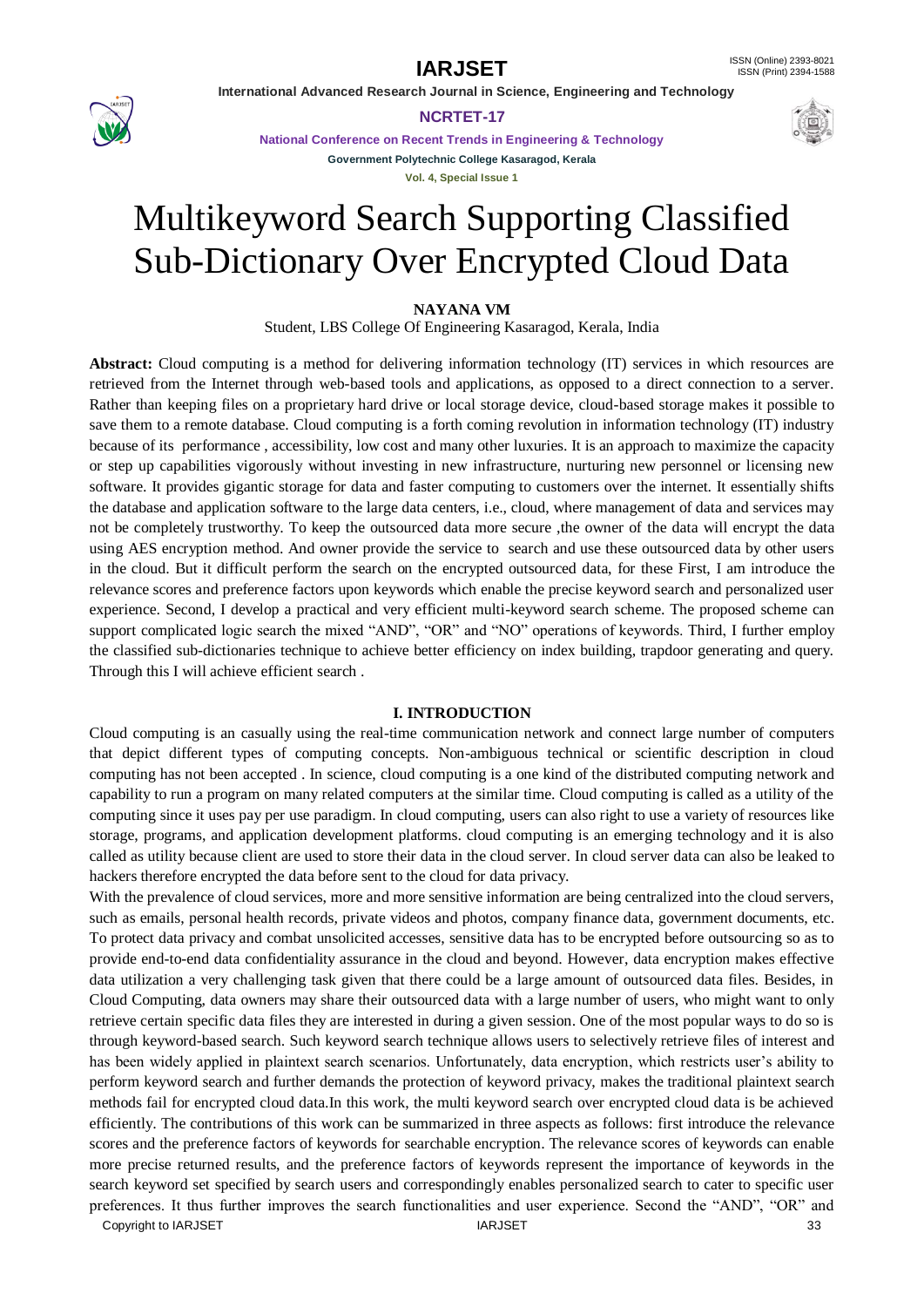

### **NCRTET-17**

**National Conference on Recent Trends in Engineering & Technology**



**Vol. 4, Special Issue 1**

"NO" operations in the multi-keyword search for searchable encryption. Compared with schemes in [7], [5] and [6], the proposed scheme can achieve more comprehensive functionality and lower query complexity. Third employ the classified sub-dictionaries technique to enhance the efficiency of the above two schemes. Extensive experiments demonstrate that the enhanced schemes can achieve better efficiency in terms of index building, trapdoor generating and query.

# **II. RELATED WORK**

The main issue to go the cloud by the owner is the storage and the sharing of the file. Storing and sharing of data is not an easy thing in the cloud since cloud is a third party and owner keeping his/her information on cloud . So it is important to take accurate solution for the sharing and storage of data. Many research are done on this, all start from the storing of the data as an encrypted data. Then next issue is about the searching on this encrypted data by the user. Many proposals are put forward for this,

1. Searchable Encryption

Song et al proposed a method for searchable encryption, in this paper all words in the document is individually encrypted using two- layered encryption construction [1].Then he construct the indexes for the data files using bloom filters. A bloom filter having unique words trapdoors is built for each file and kept on server. When the user need to search a word, he/she creates individual request for search by computing the trapdoor for the word and send to cloud server,. Then the cloud does process the request by checking the bloom filter containing the trapdoor of the query and corresponding file identifiers are returned. But it is not an at all for well.

2. Fuzzy keyword search

Jin Li et al proposed that , while preserving keyword privacy they find and resolves the problem of effective fuzzy keyword search on encrypted data stored over cloud [2]. This search method improves system usability by sending back the exact matched result, when user input query search matches absolutely with the previously defined keywords or else it will return the similar documents based on the semantic relevance of the keyword requested by end users. This paper used distance method to measure keyword similarity. The result of their work is mainly two things first one is the when the user has input search query exactly matching the pre-stored keywords, the server produces the search output in terms of the files containing those keywords. And the second one is , if there are any mismatches exists in types or format in the searching query words, the similar possible output based on pre-specified semantics will be presented by server to the clients.

3. Privacy-preserving multi-keyword text search

Wang et al propose a privacy-preserving multi-keyword text search (MTS)[3] method with similarity based ranking to address the problem of efficient search in encrypted cloud data. They created vector space model to ensure the grouping of similar documents, it reduces the complexity in accessing the relevant files in faster manner and use term frequency measure to develop the search keyword indexes. Cosine similarity measure is used to facilitate the search results ranking accuracy. And this is one of the better methods to check similarity among the files. The indexes of the keyword are formulated in tree based structure so it will improve the searching efficiency, that is that gives faster access to the documents. They adapted different multi-dimensional algorithm to increase the search efficiency than the linear search.

# 4. Multi-keyword Ranked Search method

Ren et al defines and solves the problem of multi-keyword ranked search over encrypted cloud data, and establish a variety of privacy requirements [4]. It also uses a binary tree for the structuring the index of the keyword. So it will help the easy retrieval of the data that the user is searching. But here also the searching efficiency is not reached the peak.In my paper it gave importance to both the searching efficiency and the easy retrieval of the data.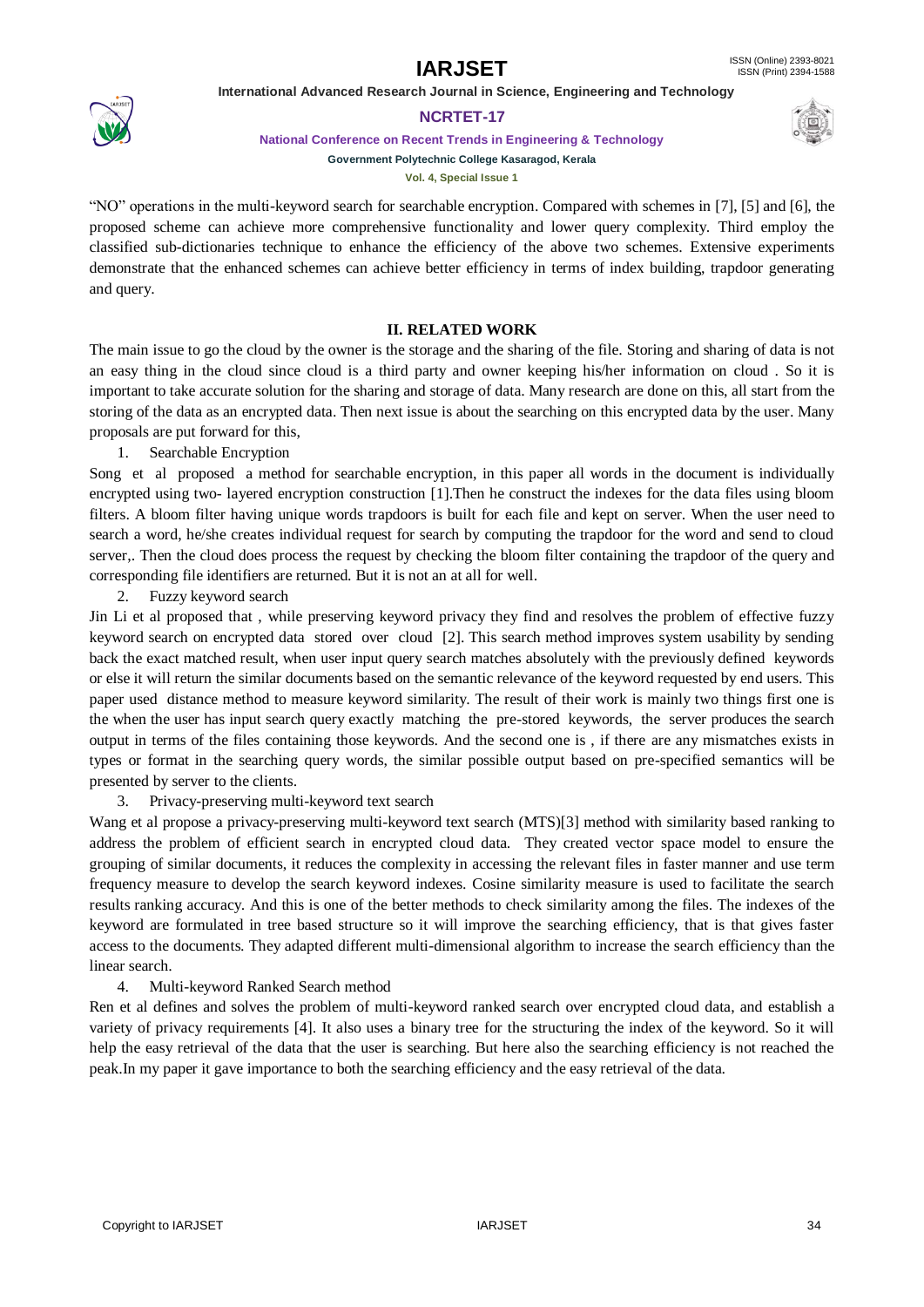

**NCRTET-17**

**National Conference on Recent Trends in Engineering & Technology**

**Government Polytechnic College Kasaragod, Kerala**

**Vol. 4, Special Issue 1**

#### **III. SYSTEM MODEL, THREAT MODEL AND SECURITY REQUIREMENTS**

#### 1. SYSTEM MODEL:

### The systems have three components,

•*Data owner:* The data owner outsources her data to the cloud for convenient and reliable data access to the corresponding search users. To protect the data privacy, the data owner encrypts the original data through symmetric encryption. To improve the search efficiency, the data owner generates some keywords for each outsourced document. The corresponding index is then created according to the keywords and a secret key. After that, the data owner sends the encrypted documents and the corresponding indexes to the cloud, and sends the symmetric key and secret key to search users

• *Cloud server:* The cloud server is an intermediate entity which stores the encrypted documents and corresponding indexes that are received from the data owner, and provides data access and search services to search users. When a search user sends a keyword trapdoor to the cloud server, it would return a collection of matching documents based on certain operations.

•*Search client:* An inquiry client inquiries the outsourced documents from the cloud server with taking after three stages. To start with, the search client gets both the secrete key and symmetric key from the information owner. Second, as indicated by the search keywords, the pursuit client utilizes the secrete key to produce trapdoor and sends it to the cloud server. Last, she gets the coordinating archive gathering from the cloud server and decrypt them with the symmetric key.

#### B) THREAT MODEL AND SECURITY REQUIREMENTS

In the threat model, the cloud server is assumed to be "honest-but-curious", which is the same as most related works on secure cloud data search [5], [6], [7]. Specifically, the cloud server honestly follows the designated protocol specification. However, the cloud server could be "curious" to infer and analyze data (including index) in its storage and message flows received during the protocol so as to learn additional information. I consider two threat models depending on the information available to the cloud server, which are also used in [5], [7].



Fig1:system model

Known Cipher text Model*:* The cloud server can just know encrypted document collection C and file collection I, which are both outsourced from the data owner.

Known Background Model: The cloud server can have more knowledge than what can be accessed in the known cipher text model, for example, the connection relationship of trapdoors and the related factual of other data, i.e., the cloud server can have the measurable data from a known practically identical dataset which bears the comparable nature to the focusing on dataset.Similar to Refs. [7], [5], I assume search users are trusted entities, and they share the same symmetric key and secret key. Search users have pre-existing mutual trust with the data owner. For ease of illustration, I do not consider the secure distribution of the symmetric key and the secret key between the data owner and search users, it can be achieved through regular authentication and secure channel establishment protocols based on the prior security context shared between search users and the data owner [8]. In addition, to make our presentations more focused, I do not consider following issues, including the access control problem on managing decryption capabilities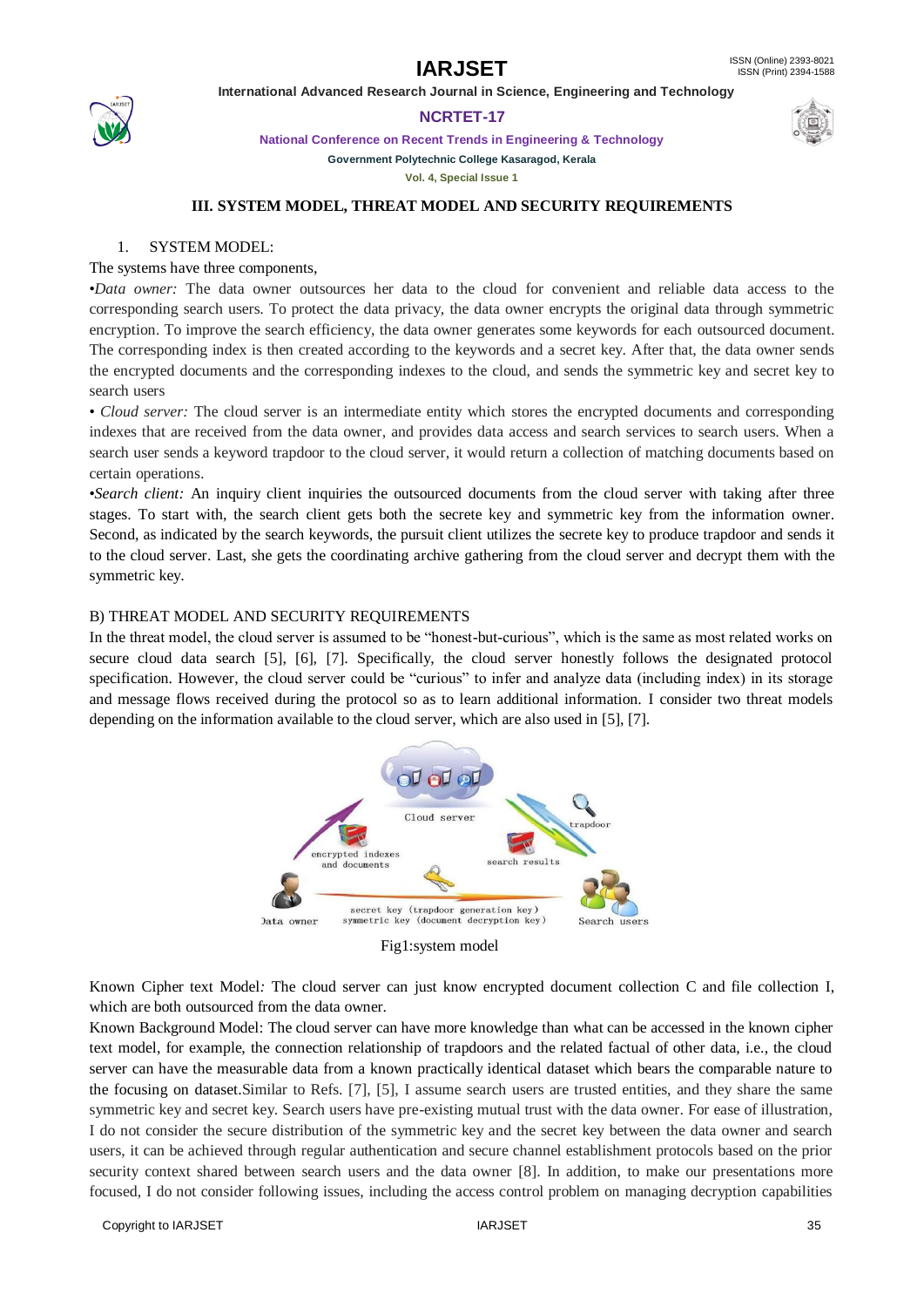

### **NCRTET-17**

**National Conference on Recent Trends in Engineering & Technology**



**Vol. 4, Special Issue 1**

given to users and the data collection"s updating problem on inserting new documents, updating existing documents, and deleting existing documents, are separated issues

## C) SECURITY REQUIREMENTS

Confidentiality of documents: The outsourced documents provided by the data owner are stored in the cloud server. If they match the search keywords, they are sent to the search user. Due to the privacy of documents, they should not be identifiable except by the data owner and the authorized search users.

Privacy protection of index and trapdoor*:* The index and the trapdoor are created based on the documents" keywords and the search keywords, respectively. If the cloud server identifies the content of index or trapdoor, and further deduces any association between keywords and encrypted documents, it may learn the major subject of a document, even the content of a short document therefore, the content of index and trapdoor cannot be identified by the cloud server.

Unlinkability of trapdoor: The documents stored in the cloud server may be searched many times. The cloud server should not be able to learn any keyword information according to the trapdoors, e.g., to determine two trapdoors which are originated from the same keywords. Otherwise, the cloud server can deduce relationship of trapdoors, and threaten to the privacy of keywords. Hence the trapdoor generation function should be randomized, rather than deterministic. Even in case that two search keyword sets are the same, the trapdoors should be different.In cloud computing, secure analysis on outsourced encrypted data is a major topic. As a often used query for online applications, secure k-nearest neighbors (k-NN) computation on encrypted cloud data has inward much notice, and several solutions for it have been put forward. on the other hand, most existing schemes assume the query users are fully trusted and all query users share the total key which is used to encrypt and decrypt data holder"s outsourced data. It is constitutionally not realistic in lots of real-world applications.Here propose a novel secure and efficient scheme for k-NN query on encrypted cloud data in which the key of data owner to encrypt and decrypt outsourced data will not be completely reveal to any query user. so, the scheme can efficiently support the secure k-NN query on encrypted cloud data even when query users are not reliable enough.

### D) RELEVANCE SCORE

The relevance score between a keyword and a document represents the frequency that the keyword appears in the document. It can be used in searchable encryption for returning ranked results. A prevalent metric for evaluating the relevance score is TF IDF, where TF (term frequency) represents the frequency of a given keyword in a document and IDF (inverse document frequency) represents the importance of keyword within the whole document collection. Without loss of generality, I select a widely used expression in Ref. [9] to evaluate the relevance score as

$$
\sum_{w \in W} 1 \div (\mid F_j \mid) . (1 + Inf_{j, w}) . In (1 + N \div f_w)
$$

Where  $f_{i,w}$  denotes the TF of keyword w in document  $F_i$ ,  $f_w$  denotes the number of documents contain keyword w,N denotes the number of documents in the collection, and  $|f_j|$  denotes the length of  $F_j$ , obtained by counting the number of indexed keywords.

### **IV. PROPOSED SCHEMES**

In this section, first propose a variant of the secure kNN computation scheme, which serves as the basic framework of our schemes. Furthermore, I describe two variants of our basic framework and the corresponding functionalities of them in detail.

### **Basic Framework**

The secure kNN computation scheme uses Euclidean distance to select k nearest database records. In this section, present a variant of the secure kNN computation scheme to achieve the searchable encryption property.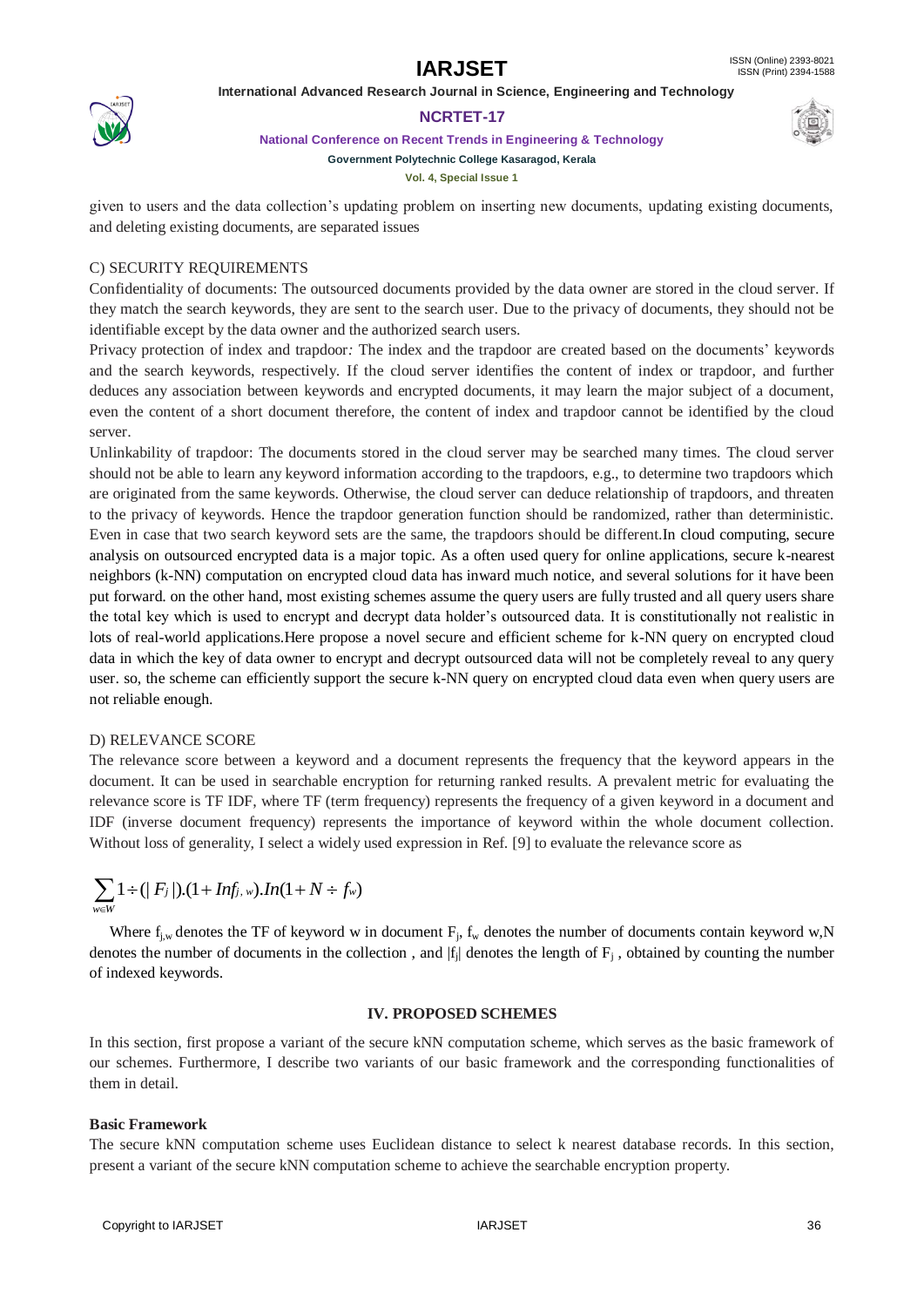

### **NCRTET-17**

**National Conference on Recent Trends in Engineering & Technology Government Polytechnic College Kasaragod, Kerala**

**Vol. 4, Special Issue 1**

# **Initialization**

The data owner randomly generates the secret key K = ( S, M<sub>1</sub>, M<sub>2</sub>), where S is a m+1 ) 1)-dimensional binary vector,  $M_1$  and  $M_2$  are two( m+1)  $\chi$  (m+1) invertible matrices, respectively, and m is the number of keywords in W. Then the data owner sends (K,sk) to search users through a secure channel, where sk is the symmetric key used to encrypt documents outsourced to the cloud server.

# **Index Building**

The data owner first utilizes symmetric encryption algorithm (e.g., AES) to encrypt the document collection  $(F_1, F_2, \ldots)$ ,  $F_N$ ) with the symmetric key sk [24], the encrypted document collection are denoted as  $C_i$ ( $i = 1, 2, \ldots, N$ ). Then the data owner generates an m-dimensional binary vector P according to  $C_i$ (j = 1, 2, ..., N), where each bit P ½i& indicates whether the encrypted document contains the keyword  $w_i$ , i.e.,  $P[i] = 1$  indicates yes and  $P[i] = 0$ indicates no. Then she extends P to a (m+1) dimensional vector P, where P [m + 1] = 1. The data owner uses vector S to split P into two (m+1)-dimensional vectors ( $p_a$ ,  $p_b$ ), where the vector S functions as a splitting indicator. Namely, if S[i] = '(i  $= 1, 2, \ldots, m + 1$ ),  $p_a[i]$  and  $p_b[i]$  are both set as P '[i], if  $S[i] = 1(i = 1, 2, \ldots, m+1)$ , the value of P '[i] will be randomly split into  $p_a[i]$  and  $p_b[i]$  (P [i] =  $p_a[i]$  +  $p_b[i]$ ). Then, the index of encrypted document  $C_j$  can be calculated as  $I_j = (p_a M_1, p_b M_2)$ . Finally, the data owner sends  $C_j||FID_j|| I_j$  (j = 1, 2, ..., N) to the cloud server.

# **Trapdoor Generating**

The search user firstly generates the keyword set W for searching. Then, she creates a m-dimensional binary vector Q according to W. value of Q[i] is the the weight of search keywords,. With the weight of keywords, it can also implement some operations like "OR", "AND" and "NO" in the Google Search to the searchable encryption. Assume that the keyword sets corresponding to the "OR", "AND" and "NO" operations are  $(w_1, w_2, \ldots, w_{1l})$ ,  $(w_1, w_2, \ldots, w_{1l})$ , w" $_{12}$ ) and (w"'<sub>1</sub>, w"'<sub>2</sub>, ..., w"'<sub>13</sub>), respectively. Denote "OR", "AND" and "NO" operations by  $\wedge$ , $\vee$ , and -, respectively. Thus the matching rule can be represented as  $(w_1 \wedge w_2 \wedge ... w_{11}) \wedge (w_1 \vee w_2 \vee ... w_{12}) \wedge (w_1 \vee w_2 \vee ... w_{n2})$  $w''$   $_2$  ... - :w''' <sub>11</sub>). For "OR" operation, the search user chooses a super increasing sequence  $(a_1 > a_2, \ldots, a_n)$  $a_{11})(\sum_{i=1}^{j-1}ak_i)$  $\sum_{i=1}^{j-1} a k \langle a_i(j=2,...l_1) \rangle$  to achieve searching with keyword weight. To enable searchable encryption with "AND" and "NO" operations, the search user chooses a sequence  $(b1, b2, \ldots, b12, c1, c2, \ldots, c13)$ , where similar to above  $\sum_{i=1}^{j-1} ak$  $\sum_{i=1}^{j-1} a k < b_h(h=1,2,...l_2)$  and  $\sum_{k=1}^{l1} a k + \sum_{h=1}^{l2} a h < c_i(i=1,2,...l_3)$  assume  $(w_1, w_2, ..., w_{11})$  are ordered by ascending importance, then accorting to the search keyword set  $(w_1 \wedge w_2 \wedge ... w_{11}) \wedge (w_1 \vee w_2 \vee ... w_{12}) \wedge (-w_1 \vee w_2 \vee ... w_{n2})$  $\ldots$  - :w"" <sub>11</sub>), the corresponding value in Q are set as  $((a_1, a_2, \ldots, a_{l1}, b_1, b_2, \ldots, b_{l2}, -c_1, -c_2, \ldots, -c_{l1})$ . Other values in Q are set as 0.In the Query phase, For a document  $F_j$ , if the corresponding  $R_j > 0$ , claims that  $F_j$  can satisfy the above matching rule. Then extend Q to a  $(m+1)$  dimensional binary vector Q' where Q"=Q' r and then split Q" into two  $(m+1)$ -dimensional vectors  $(q_a, q_b)$ .  $q_a[i]$  and  $q_b[i]$  are both set as Q '[i], if S[i] = 1(i = 1, 2, ..., m+ 1), the value of Q [i] will be randomly split into  $q_a[i]$  and  $q_b[i]$  (Q [i] =  $q_a[i] + q_b[i]$ ).thus the trapdoor  $T_w$  can be generated as  $T_w=(M_1 - M_2)$ <sup>1</sup>. $q_a$ , $M_2$ <sup>-1</sup> $q_b$ ). Then send  $T_w$  to the cloud.

# **Query**

With the index  $I_i(i=1,2...N)$  and trapdoor  $T_w$ , the cloud server calculates the query results as  $R_j = I_j$ .  $T_w = r$ .  $(P,Q)$ If  $R_i > 0$ , the corresponding document identity  $FID_i$  will be returned.

# **Sub-Dictionary**

Classify the total dictionary to many sub-dictionaries such as common sub-dictionary, computer science sub-dictionary, mathematics sub-dictionary and physics sub-dictionary, etc. Here the data owner should first choose corresponding sub-dictionaries. Then her own dictionary can be combined as  $\{f_1\|\text{Subdic}_1\|f_2\|$  Subdic<sub>2</sub> $\|\}$ , where Subdic<sub>i</sub> represents all keywords contained in corresponding sub-dictionary and  $f_i$  is filling factor with random length which will be 0 string in the index, the filling factor is used to confuse length of the data owner"s own dictionary and relative positions of subdictionaries. Then, the data owner and search user will use this dictionary to generate the index and trapdoor, respectively. Note that in an dictionary, two professional sub-dictionaries can even contain a same keyword, but only